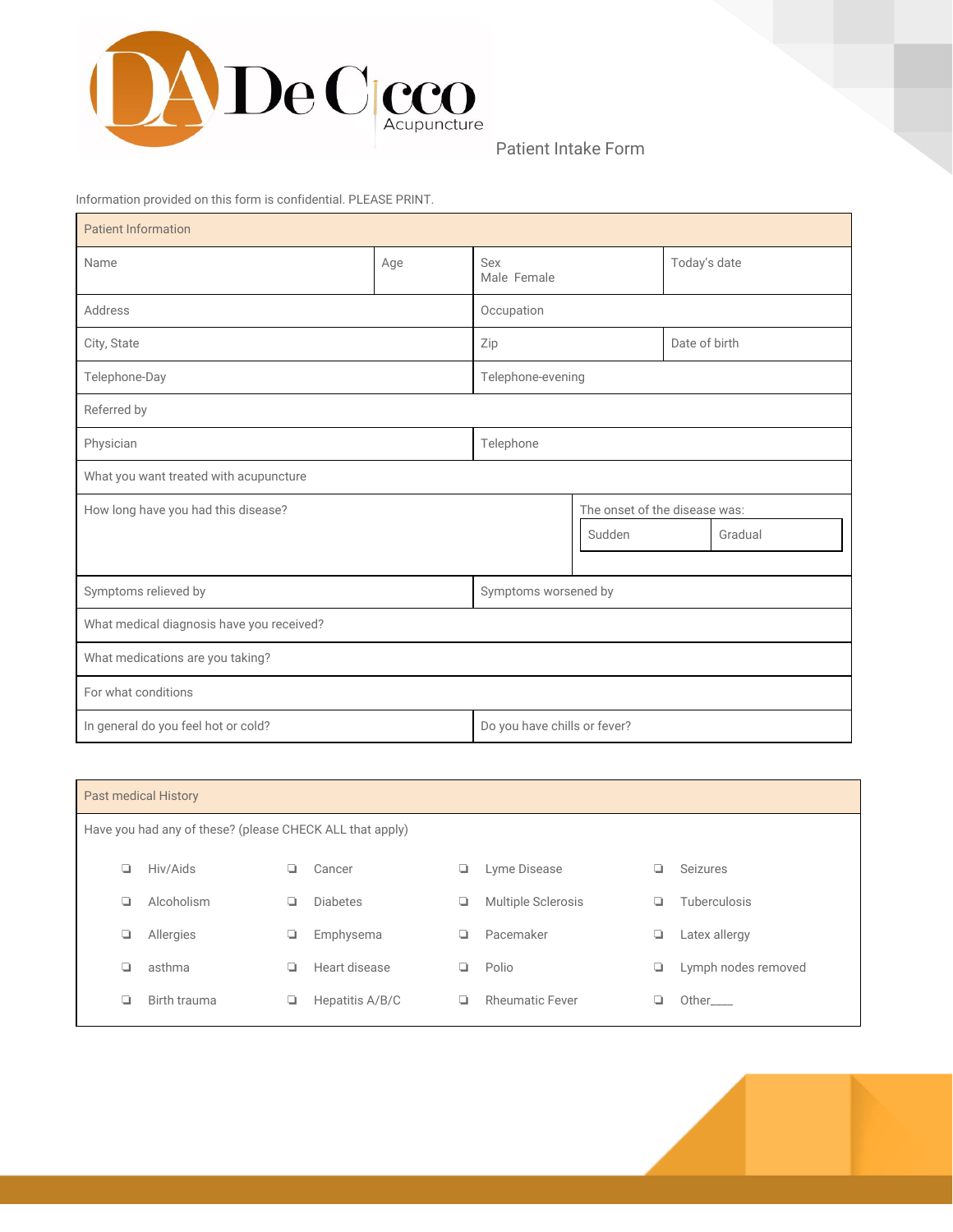| (your own birth)                                                                                |  |        |  |                                                  |  |  |  |
|-------------------------------------------------------------------------------------------------|--|--------|--|--------------------------------------------------|--|--|--|
|                                                                                                 |  | Herpes |  | Scarlet fever                                    |  |  |  |
| Are you currently Pregnant? Yes /NO                                                             |  |        |  | Are you presently trying to get pregnant? Yes/No |  |  |  |
| Describe any injuries, surgeries or major illnesses, whether hospitalized or not and the dates. |  |        |  |                                                  |  |  |  |
|                                                                                                 |  |        |  |                                                  |  |  |  |

| <b>DIET &amp; FOOD</b>                                  |                                                                                                   |                                          |               |  |  |  |  |
|---------------------------------------------------------|---------------------------------------------------------------------------------------------------|------------------------------------------|---------------|--|--|--|--|
| How is your appetite?                                   |                                                                                                   |                                          |               |  |  |  |  |
| Any food cravings?                                      |                                                                                                   |                                          |               |  |  |  |  |
| List any food intolerences:                             |                                                                                                   |                                          |               |  |  |  |  |
| List any vitamins and supplements you are taking        |                                                                                                   |                                          |               |  |  |  |  |
| Describe meals for a typical day                        | breakfast                                                                                         | Lunch                                    | <b>Dinner</b> |  |  |  |  |
|                                                         |                                                                                                   |                                          |               |  |  |  |  |
| How often do you have:                                  |                                                                                                   |                                          |               |  |  |  |  |
|                                                         | Meat__________________ day/week                                                                   | coffee/tea(caffeinated)_____ Day/week    |               |  |  |  |  |
|                                                         | sugar/sweets____ day/week                                                                         | Dairy(milk, cheese, yoghurt)____Day/week |               |  |  |  |  |
|                                                         |                                                                                                   |                                          |               |  |  |  |  |
| Are you always thirsty? Yes/No                          |                                                                                                   | Do you prefer hot drinks or cold drinks? |               |  |  |  |  |
| When?<br>Do you have unusual sweating? Yes/NO<br>Other? |                                                                                                   |                                          |               |  |  |  |  |
|                                                         | How many glasses do you consume daily? Water_____Soda____Tea/coffee_______Alcohol Day/week        |                                          |               |  |  |  |  |
|                                                         | Rate your preferences 1-5.(1=like mostly & 5=dislike) Salty____Sour___Bitter____Sweet___Spicy____ |                                          |               |  |  |  |  |

| <b>GASTROINTESTINAL</b>        |   |          |        |               |    |            |    |                   |   |               |                        |
|--------------------------------|---|----------|--------|---------------|----|------------|----|-------------------|---|---------------|------------------------|
| I have (check what<br>applies) | ❏ | belching | $\Box$ | nausea        | ❏  | vomiting   | ▫  | Vomiting<br>blood | ▫ | <b>Ulcers</b> | bloating<br>┙          |
|                                |   | acid     | ❏      | Regurgitation | Q. | Heart burn | O. | Hernia            | ⋼ | indigestion   | Severe stomach<br>pain |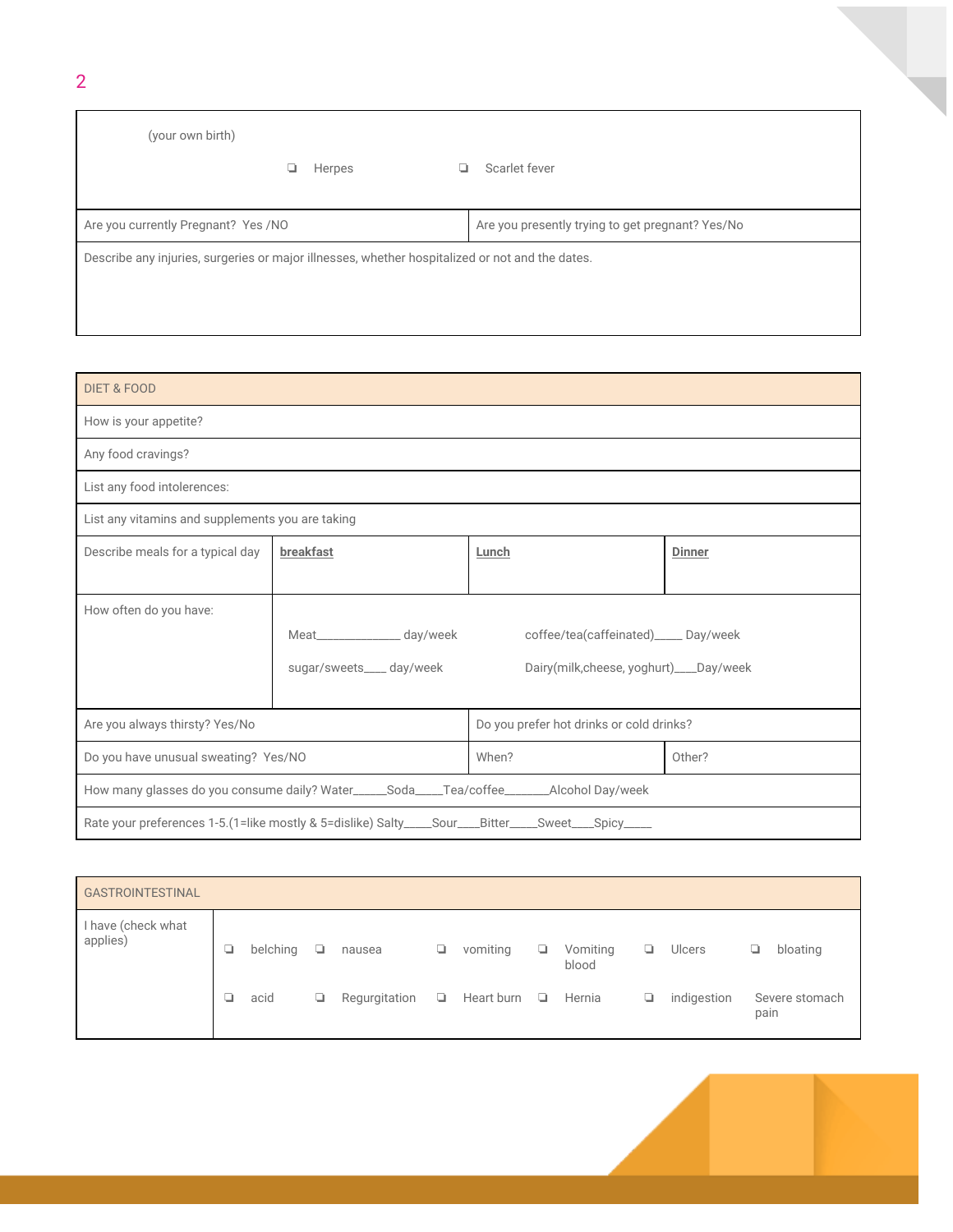|                                                    | Other                                  |                     |  |                                                            |                                    |                  |
|----------------------------------------------------|----------------------------------------|---------------------|--|------------------------------------------------------------|------------------------------------|------------------|
| Bowel movement: how often? _______________Day/week |                                        |                     |  | Painful bowel movement? Yes/NO                             |                                    |                  |
| I have(check ALL that<br>apply)                    | $\Box$ irregular<br>$\Box$ hemorrhoids | $\Box$ constipation |  | $\Box$ diahrea<br>$\Box$ gas<br>□ Undigested food in stool | $\Box$ burning<br>□ Blood in stool | $\Box$ itchiness |
|                                                    | □ Hard stool                           |                     |  | □ Loose stool                                              | $\Box$ other                       |                  |

| <b>EXERCISE AND ENERGY</b>       |          |         |  |  |  |  |
|----------------------------------|----------|---------|--|--|--|--|
| How is your energy?              |          |         |  |  |  |  |
| What time of day is your energy: | Highest- | Lowest- |  |  |  |  |
| Do you get tired easily?         |          |         |  |  |  |  |
| What kind of exercise do you do? |          |         |  |  |  |  |
| How often do you exercise?       |          |         |  |  |  |  |

| <b>EMOTION AND SLEEP</b>                                       |                                          |                       |                       |                                 |                        |  |  |
|----------------------------------------------------------------|------------------------------------------|-----------------------|-----------------------|---------------------------------|------------------------|--|--|
| how do you feel emotionally?                                   |                                          |                       |                       |                                 |                        |  |  |
| Do you have: (check all that<br>apply)                         | $\Box$ Panic<br>attacks                  | $\Box$ Depressi<br>on | $\Box$ anxity         | □ Bad temper                    | $\Box$ nervousne<br>SS |  |  |
|                                                                | $\Box$ Fear<br>attack                    | $\Box$ Poor<br>memory |                       | $\Box$ Difficulty concentrating | $\Box$ Other           |  |  |
| □ Married/stable relationship<br>$\Box$ single                 | How do you feel about your relationship? |                       |                       |                                 |                        |  |  |
| How do you hold stress?                                        |                                          |                       |                       |                                 |                        |  |  |
| How do you relax?                                              |                                          |                       |                       |                                 |                        |  |  |
| How do you feel about your work?                               |                                          |                       |                       |                                 |                        |  |  |
| Do you use any prescription or<br>non-prescription substances? | $\Box$ antidepressants                   |                       | $\Box$ Sleeping pills | $\Box$ others                   |                        |  |  |

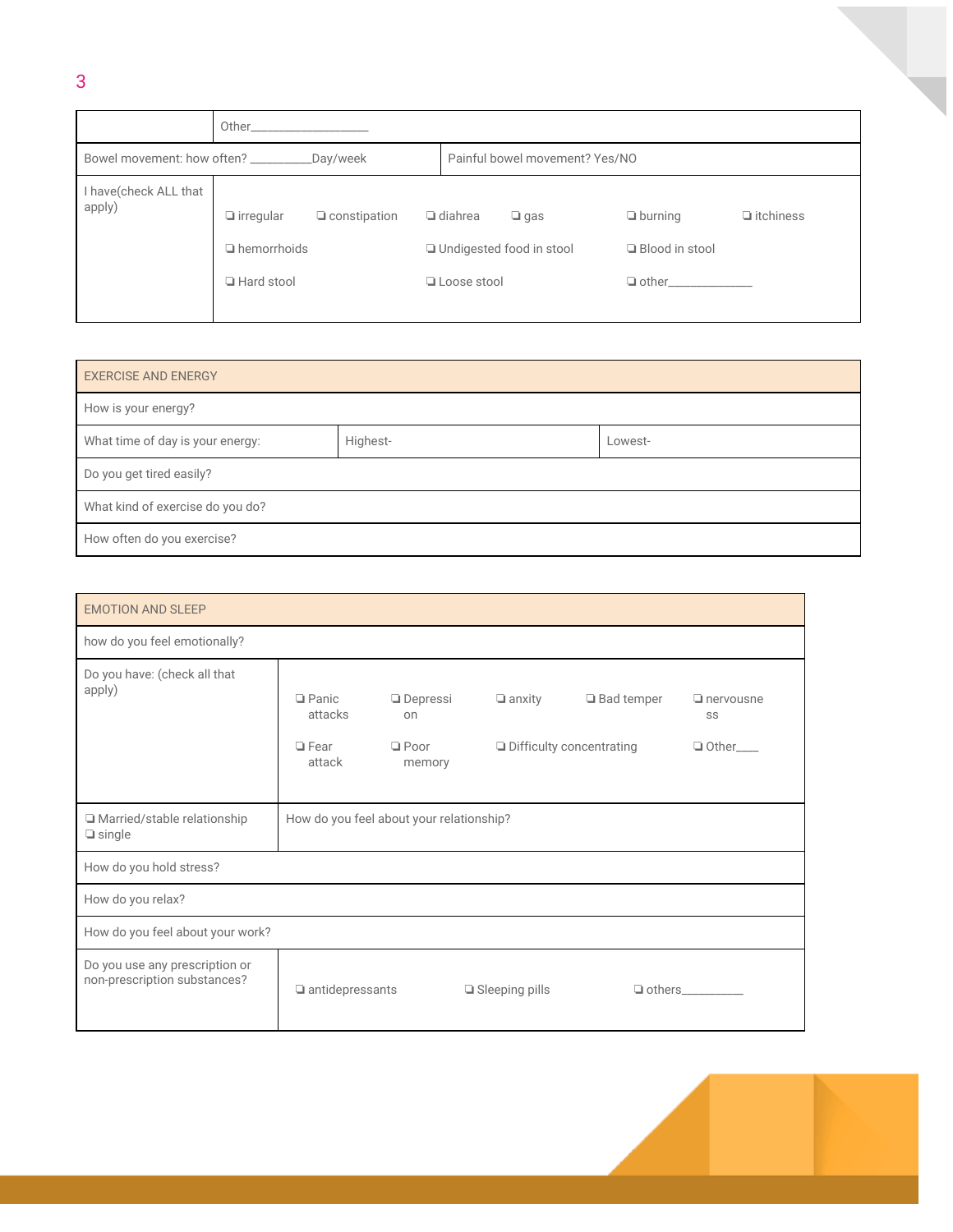| How long do you often sleep?<br>___hours/night | I have difficulty with:<br>(check all that apply) |  |
|------------------------------------------------|---------------------------------------------------|--|
|------------------------------------------------|---------------------------------------------------|--|

| URINARY AND GENITAL                           |                                                                         |  |                                                                      |                                                     |                               |  |
|-----------------------------------------------|-------------------------------------------------------------------------|--|----------------------------------------------------------------------|-----------------------------------------------------|-------------------------------|--|
|                                               | Urination: How often? ___ times a day                                   |  | Pale yellow                                                          | □ Dark yellow/orange                                |                               |  |
| I have or have had (check ALL<br>that apply): | $\Box$ Trouble<br>starting<br>stream<br>$\Box$ Trouble<br>holding urine |  | $\Box$ Frequent<br>urination<br>$\Box$ Dribbling<br>when<br>sneezing | $\Box$ incontinence<br>□ Urinary tract<br>infection | $\Box$ pain<br>$\Box$ burning |  |
|                                               | $\Box$ Blood in urine                                                   |  | □ Kidney stone                                                       |                                                     |                               |  |
| How is your sexual energy?                    |                                                                         |  |                                                                      |                                                     |                               |  |
| What kind of birth control do you use?        |                                                                         |  |                                                                      |                                                     |                               |  |
| Do you have (check all that<br>apply):        | $\Box$ Infertility                                                      |  | Pain during sexual<br>relations                                      | $\Box$ Other                                        |                               |  |

| <b>WOMEN</b>                                 |                                                                                                      |                      |                                                                                                                                 |           |  |  |  |
|----------------------------------------------|------------------------------------------------------------------------------------------------------|----------------------|---------------------------------------------------------------------------------------------------------------------------------|-----------|--|--|--|
| At what age did you start mensturating?      | Number of days between cycles?                                                                       |                      |                                                                                                                                 |           |  |  |  |
| Number of days of flow?                      | Color?                                                                                               |                      |                                                                                                                                 |           |  |  |  |
| I have or have had(check all that<br>apply): | $\Box$ Irregular<br>mensturation<br>□ Vaginal itching/burning<br>$\Box$ discomfort/pain after period | $\Box$ Heavy<br>flow | $\Box$ Light flow<br>$\Box$ discomfort/pain<br>before period<br>$\Box$ Spotting between periods<br>$\Box$ clots<br>$\Box$ other |           |  |  |  |
|                                              |                                                                                                      |                      |                                                                                                                                 |           |  |  |  |
| Any vaginal discharge?                       | Yes/No                                                                                               | Amount               | Color                                                                                                                           | Frequency |  |  |  |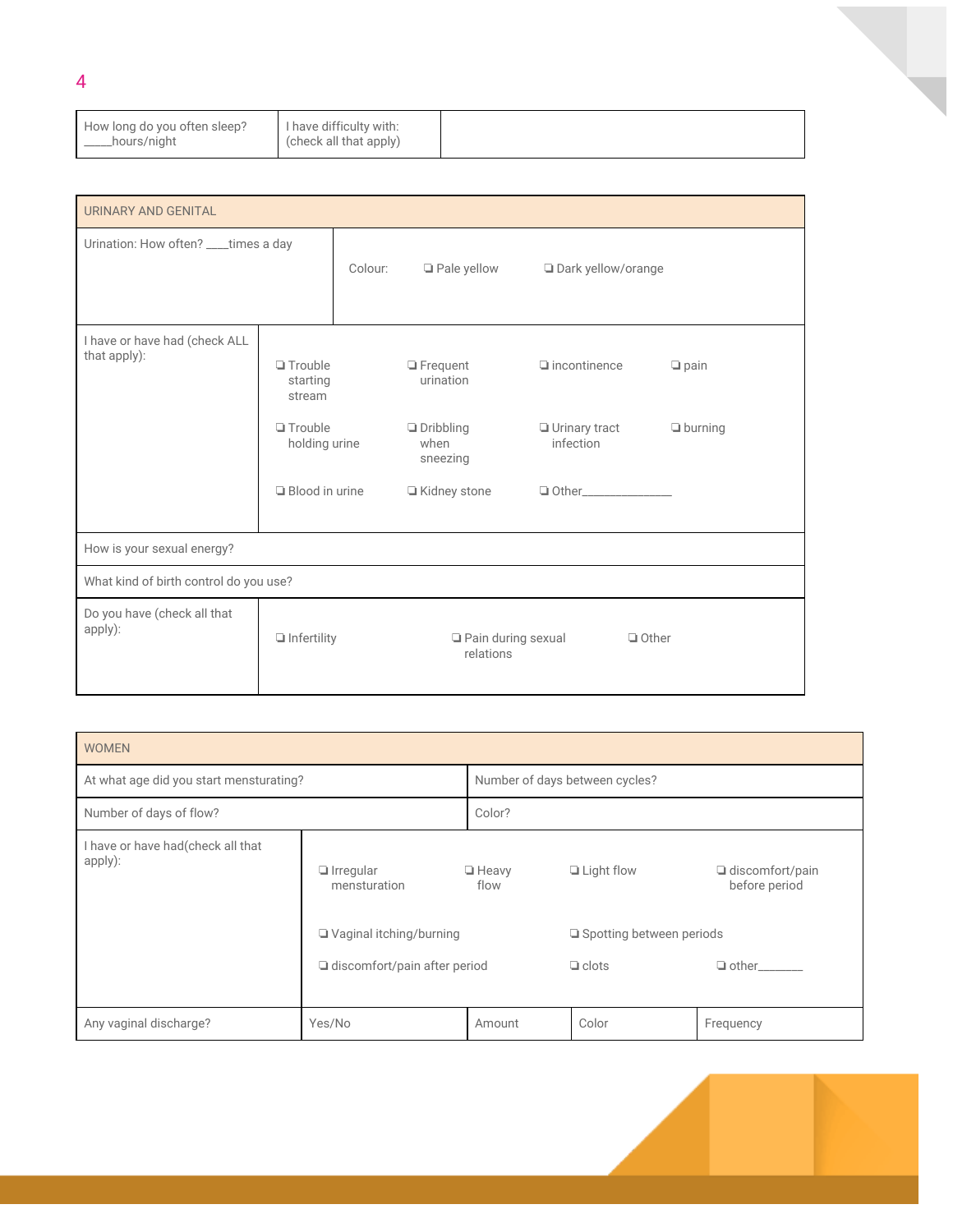| PMS symptoms           |                       |                             |
|------------------------|-----------------------|-----------------------------|
| Number of pregnancies? | Number of deliveries? | Abortion(s)/Miscarriage(s)? |
| Menopausal symptoms?   |                       |                             |

5

| <b>MEN</b>                    |                    |                  |                                     |              |
|-------------------------------|--------------------|------------------|-------------------------------------|--------------|
| I have(check all that apply): | $\Box$ Prostatitis | $\Box$ Impotence | Penis blood/<br>mucous<br>discharge | $\Box$ Other |

| <b>MUSCLES, JOINTS &amp; BONES</b>    |                                        |  |                                    |                                              |                                          |  |
|---------------------------------------|----------------------------------------|--|------------------------------------|----------------------------------------------|------------------------------------------|--|
| Do you have pain or tightness? Yes/No | Where?                                 |  |                                    |                                              |                                          |  |
| The pain is (check all that apply):   |                                        |  |                                    |                                              |                                          |  |
|                                       | $\Box$ Sharp<br>$\Box$ Aching          |  | $\Box$ Numb                        | $\Box$ Deep<br>pain                          | $\Box$ Burning<br>$\Box$ Dul             |  |
|                                       | $\Box$ Superficial pain                |  | $\Box$ Tingling                    | $\Box$ Pain<br>worse/be<br>tter with<br>heat | $\Box$ Pain<br>worse/better<br>with cold |  |
|                                       | $\Box$ Pain worse/better with pressure |  |                                    | $\Box$ Pain worse/better in the am/pm        |                                          |  |
| I have (check all that apply):        |                                        |  |                                    |                                              |                                          |  |
|                                       | □ Swollen joints                       |  | Arthritis/ joint pain              |                                              | $\Box$ Tendonitis                        |  |
|                                       | $\Box$ Rheumatism                      |  | $\Box$ Bone pain                   |                                              | $\Box$ Muscle cramping                   |  |
|                                       | Muscle pain                            |  | $\Box$ Repetitive strain<br>injury |                                              | $\Box$ Other                             |  |

| RESPIRATORY, EYES, EARS, NOSE THROAT & HEAD |                               |  |  |  |
|---------------------------------------------|-------------------------------|--|--|--|
| Do you smoke? yes/no                        | _per day for _______<br>vears |  |  |  |
| I have (check all that<br>apply):           |                               |  |  |  |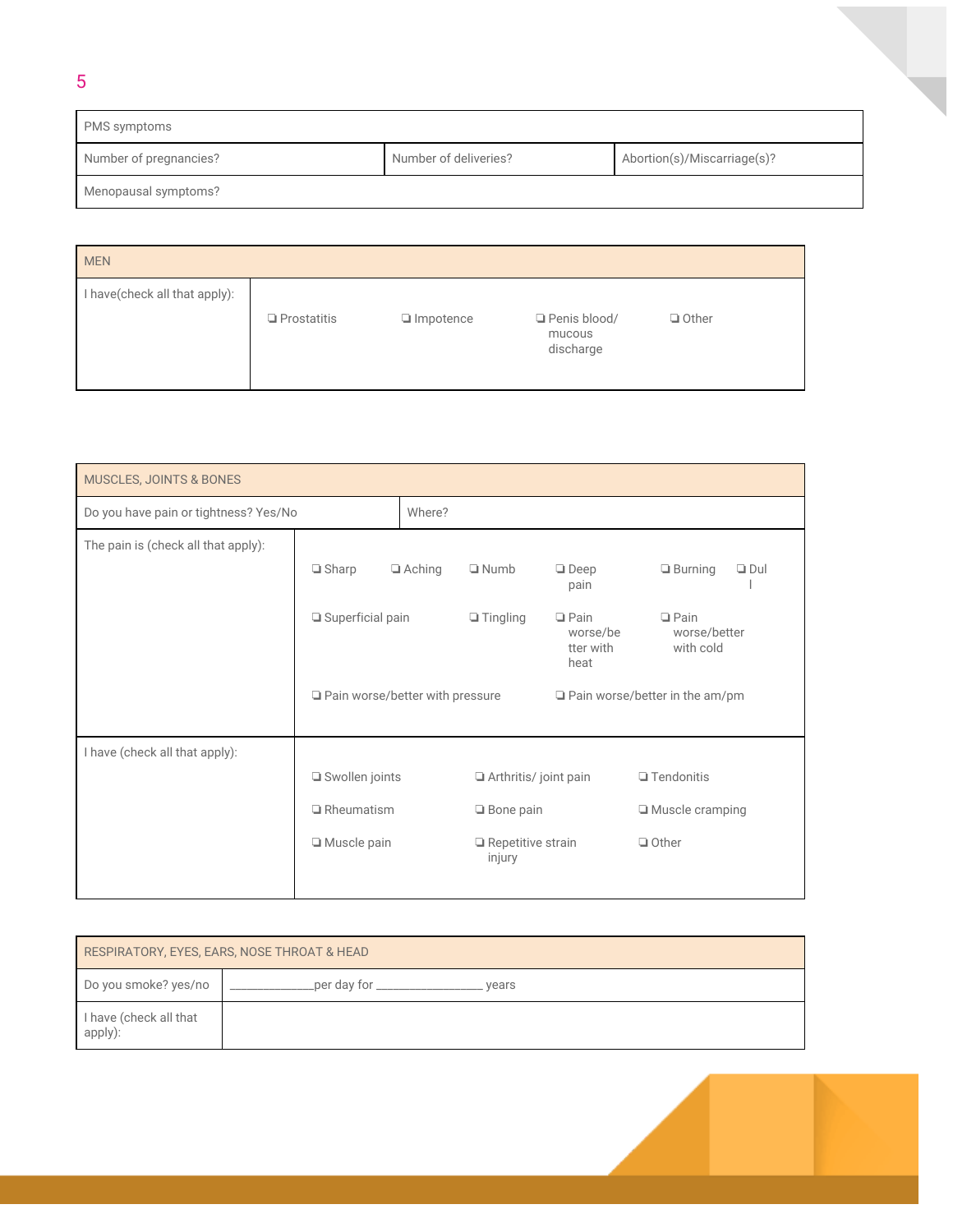| $\Box$ Frequent colds $\Box$ Chronic runny nose       |                               |                     | $\Box$ Chronic cough |                                                                                                             | □ Coughing blood            |
|-------------------------------------------------------|-------------------------------|---------------------|----------------------|-------------------------------------------------------------------------------------------------------------|-----------------------------|
| $\Box$ Pain inhaling                                  | $\Box$ Shortness of<br>breath | $\Box$ asthma       |                      | $\Box$ Nose bleed                                                                                           | $\Box$ pain/red eyes        |
| $\Box$ Poor<br>vision                                 | $\Box$ See spots              | $\Box$ dizziness    | $\Box$ Cold<br>sores | $\Box$ Bleeding<br>gums                                                                                     | $\Box$ Dry mouth            |
| $\Box$ Ear pain                                       |                               | $\Box$ Ringing ears |                      |                                                                                                             | $\Box$ clogged/popping ears |
| $\Box$ Frequent sore throat                           |                               |                     |                      | □ Cough up mucus: how much?<br><u>□ Cough up</u> mucus: how much? <u> section</u> color of phlegm?  section |                             |
| Frequent headaches/migraines? Describe_______________ |                               |                     |                      |                                                                                                             |                             |
| $\Box$ Other_____                                     |                               |                     |                      |                                                                                                             |                             |

| Cardiovascular                 |                                                         |                     |                                                        |                  |                                         |  |
|--------------------------------|---------------------------------------------------------|---------------------|--------------------------------------------------------|------------------|-----------------------------------------|--|
| Blood Pressure _____/_____     | Have you ever been diagnosed with heart trouble? Yes/NO |                     |                                                        |                  |                                         |  |
| I have (check ALL that apply): | $\Box$ Chest pains<br>$\Box$ Poor circulation           | $\Box$ palpitations | $\Box$ Varicose<br>veins<br>$\Box$ Irregular heartbeat | $\Box$ phlebitis | □ Cold hand<br>and feet<br>$\Box$ other |  |

| Skin and Hair                                 |                  |                                   |                          |             |               |              |
|-----------------------------------------------|------------------|-----------------------------------|--------------------------|-------------|---------------|--------------|
| I have or often have(check<br>all that apply) | $\Box$ Dry skin  | $\Box$ Skin rashes $\Box$ itching |                          | $\Box$ Acne | $\Box$ Eczema | $\Box$ hives |
|                                               | $\Box$ Hair loss |                                   | $\Box$ Premature graying |             | $\Box$ other  |              |

| <b>Family medical history</b><br>(please list any significant family illness) |
|-------------------------------------------------------------------------------|
| Mother                                                                        |
| Father                                                                        |

6